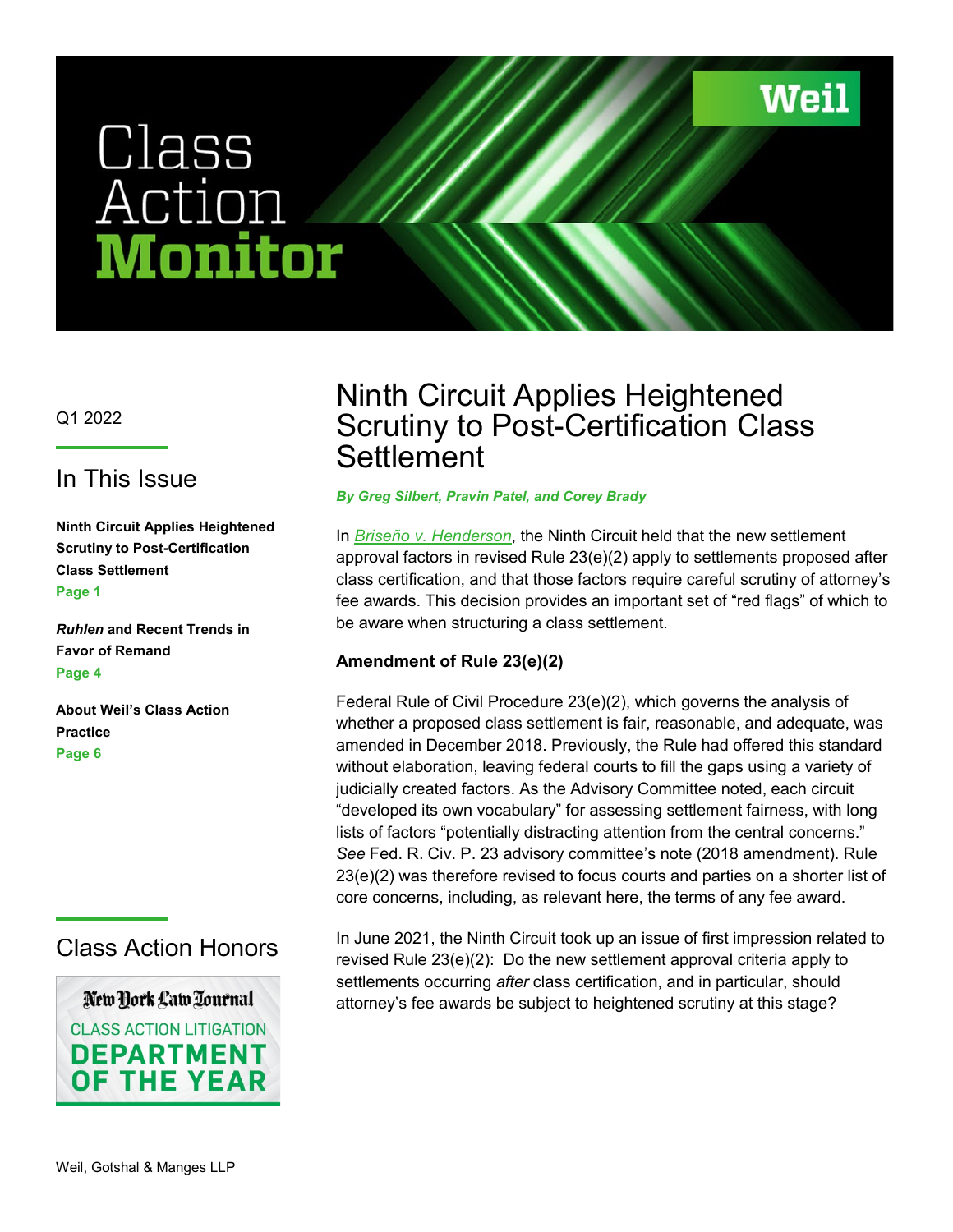It answered "yes," overturning a class settlement that raised "a squadron of red flags." *See Briseño v. Henderson*, 998 F.3d 1014, 1019 (9th Cir. 2021).

#### **The** *Briseño* **Settlement**

The consumer class members in *Briseño* alleged that ConAgra misleadingly labeled Wesson vegetable oil "100% Natural" even though the oil contained genetically modified ingredients. After losing their first class certification motion, the plaintiffs put up two experts who testified that Wesson's labeling caused a 2.28% price premium. The district court ultimately granted class certification, and after that determination was upheld on appeal, the parties began settlement negotiations.

They reached a deal in which ConAgra would pay consumers, on a claims-made basis, 15 cents per bottle of oil purchased, with a maximum of 30 bottles (or \$4.50) applying to any household that lacked proof of purchase. ConAgra would provide \$585,000 in other settlement funds. In addition, ConAgra would be enjoined from marketing Wesson oil as "natural"—though at that point ConAgra had changed the label and sold the Wesson brand. On the other hand, the proposed settlement would provide \$6.85 million in attorney's fees. While the parties initially asserted that this settlement offered \$95 million in value to the class (\$67.5 million for the direct payout, and \$27 million for the injunctive relief), relative to less than \$7 million in attorney's fees, ConAgra in fact paid out only \$1 million to the class due to a low claims rate.

One class member opted out: M. Todd Henderson, a professor at The University of Chicago Law School. Prof. Henderson objected to the settlement, which he argued was too rich for the plaintiffs' attorneys and raised the specter of collusion. The district court disagreed and approved the settlement, finding that while there is an apparent trend toward class action settlements disproportionately benefitting plaintiffs' attorneys, the fee award here did not render the entire settlement unfair.

#### **The Ninth Circuit Closely Scrutinizes Fee Provisions**

The Ninth Circuit reversed, holding that the court had erroneously failed to apply revised Rule 23(e)(2)(C)(iii), which specifically requires scrutiny of proposed attorney's fee awards. While noting that no other circuits had addressed exactly what Rule 23(e)(2)(C)(iii) requires or whether it applies after class certification, the *Briseño* panel reasoned that the Rule's text is not limited to a pre-certification stance. "And for good reason, too: The specter of collusion still casts a long shadow over post-class certification settlements when they involve divvying up funds between class members and class counsel." Accordingly, "the new Rule 23(e) makes clear that courts must balance the 'proposed award of attorney's fees' vis-à-vis the 'relief provided for the class.'"

The court recognized the argument for applying Rule 23(e) only in the pre-class certification context—that class counsel may collude with the defendant to strike a quick settlement *before* devoting meaningful resources to the case—but noted that "class certification does not cleanse all sins." That is because there will still be an incentive for plaintiffs' counsel to strike a settlement that shortchanges class members, and the defendant will rationally be focused on the total payout rather than how it is divided. In other words, the post-class certification stance "does not [] address the inherent incentives that tempt class counsel to elevate his or her own interest over those of the class members." Thus, courts must scrutinize post-certification proposed settlements for collusion or unfairness to the class.

Applying this scrutiny to the *Briseño* settlement, the court found that the parties had included "a bevy of questionable provisions." The first red flag was that class counsel received a disproportionate amount of the settlement—almost \$7 million compared to an actual cash distribution to class members of less than \$1 million (due to a low claims rate). Second, the settlement contained a "clear sailing arrangement" whereby ConAgra agreed not to challenge the attorney's fees. Finally, it contained a "kicker" or "reverter" clause whereby ConAgra, not the class members, would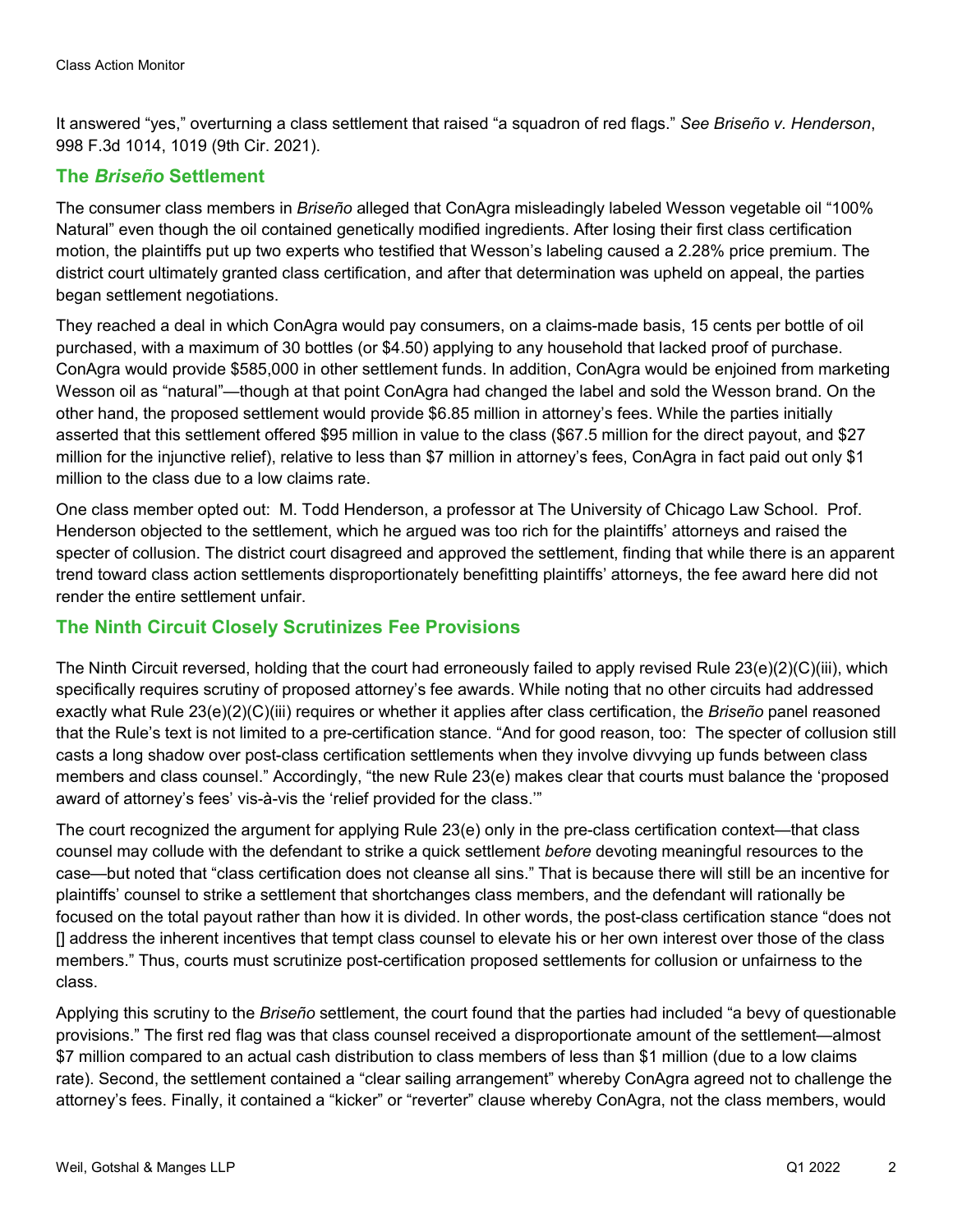receive the funds if the court reduced the attorney's fees. The Ninth Circuit panel noted that the combined effect of the clear sailing and kicker clauses was to preclude a Rule 23(h) excessiveness challenge to the fee award.

The panel also rejected the district court's valuation of the injunctive relief. In addition to Prof. Henderson's objection, thirteen state attorneys general filed an *amicus* brief, which observed that "empty injunctive relief has become one of the more concerning parts of the class action settlement landscape." *See* Brief of Thirteen Attorneys General as *Amici Curiae* in Support of Objector-Appellant and Reversal, Case No. 19-56297, 2020 WL 2061109 (filed Apr. 10, 2020). The AGs contended that because ConAgra had already changed the Wesson label and sold the brand, the injunctive relief was effectively worthless. The Ninth Circuit agreed, concluding that the injunction would not obligate ConAgra to do anything it was not already doing and could only apply if ConAgra reacquired the Wesson brand. For all these reasons, the Ninth Circuit struck down the settlement.

#### **Key Takeaways**

*Briseño* sets a precedent for scrutinizing fee awards in post-class certification settlements under the revised Rule 23(e)(2). The Ninth Circuit's reasoning on this issue could be adopted by other circuits, because, as it pointed out, (i) the Rule is not explicitly limited to pre-certification settlements, and (ii) there could, in some instances, still be incentives for class counsel to structure an excessive fee award after certification. Parties negotiating a settlement at this stage of a class action case may want to consider *Briseño*'s standard for assessing attorney's fees.

In particular, parties should be aware of the red flags from the *Briseño* settlement. While the court was clear that none of these red flags was necessarily an independent basis for invalidating a settlement—and each could be an element of a fair deal—their confluence was a sign of collusion.

For example, the court seemed especially troubled by the combined effect of the clear sailing and kicker provisions. Particularly in the Ninth Circuit, parties should consider whether to structure a class settlement to include both of these provisions, and how such a structure could affect the acceptable ratio of class counsel's fees to class member's compensation (though we note that, while *Briseño* has been cited a number of times within the Ninth Circuit, thus far it has only been cited by one federal court elsewhere. *See Smith v. Costa Del Mar, Inc.*, 2021 WL 4295282, at \*3 n.7 (M.D. Fla. Sept. 21, 2021)). Also, the *Briseño* court repeatedly emphasized the disproportionate amount of attorney's fees relative to the *actual* cash payout to class members. Even though the actual cash payout was diminished by a low claims rate, the court observed that claims rates in consumer class actions are "notoriously low, especially when it involves small-ticket items." In structuring a fee award, parties should therefore consider the full range of potential payouts.

*Briseño* also instructs settling defendants to remain mindful of not just the total payout in a settlement, but the division between class counsel and class members. As the decision noted, it is rational for a defendant to focus on the former. Yet, adopting such a narrow focus could lead to disapproval of the settlement if class counsel tries to divide that payout unfairly.

Finally, parties should carefully evaluate any proposed injunctive relief to avoid the pitfall observed in *Briseño* and, according to the state AGs, other cases too. This would include not only a searching review of the injunctive relief, but also a comparison of its projected value to the monetary compensation to class members—if most of the settlement's value derives from the injunctive relief, as in *Briseño*, then it is all the more critical to get that valuation right.

Weil's leading class action practice will continue to monitor the evolution of case law on this issue for developments that may be relevant to our clients.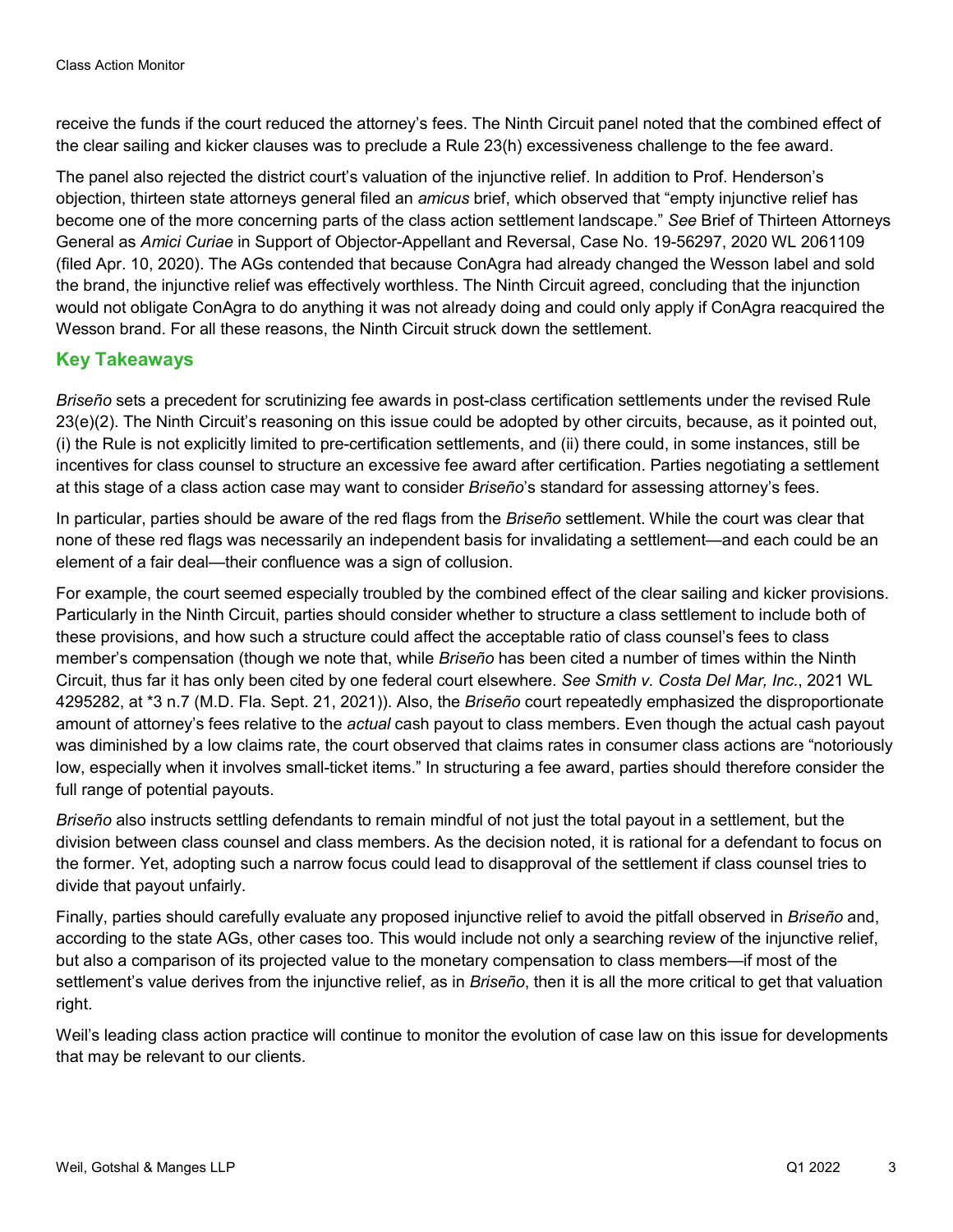## *Ruhlen* and Recent Trends in Favor of Remand

*By Edward Soto, Pravin Patel, Mark Pinkert, and Katie Black*

The Class Action Fairness Act of 2005 (CAFA) expanded federal jurisdiction over certain categories of class actions. 28 U.S.C. § 1332(d)(1)-(2); *see also Dart Cherokee Basin Operating Co., LLC v. Owens*, 574 U.S. 81, 84-85 (2014). CAFA is triggered when a class "has more than 100 members, the parties are minimally diverse, and the amount in controversy exceeds \$5 million." *Id.*; § 1332(d)(2), (5)(B). Congress described its legislative intent for CAFA as "restor[ing] the intent of the framers of the United States Constitution by providing for Federal court consideration of interstate cases of national importance under diversity jurisdiction." Class Action Fairness Act of 2005, Pub. L. 109– 2, § 2, 119 Stat. 4, 5 (2005). To that end, CAFA also included a removal provision, which permits the removal of a "class action" from state to federal court "by any defendant without the consent of all defendants" and "without regard to whether any defendant is a citizen of the State in which the action is brought." § 1453(b). In *Dart*, Justice Ginsburg explained that, whether there is an presumption against removal in "mine-run diversity cases[,] no antiremoval presumption attends cases invoking CAFA, which Congress enacted to *facilitate* adjudication of certain class actions in federal court." 574 U.S. at 89 (emphasis added).

CAFA's expansion of federal jurisdiction left the door open to extensive amounts of class action litigation being filed in or removed to federal courts. That expansion—along with the increasing filing and removal of litigation under consumer-oriented statutes like the Telephone Consumer Protection Act (TCPA), Fair Debt Collection Practices Act (FDCPA), and Fair Credit Report Act (FCRA)—has caused docket and administrative pressure in several federal district courts. It is common for firms that follow a volume-filing business model to specialize in these types of cases, because many of the relevant statutes impose relatively low statutory damages. In the Southern District of Florida, for example, it is not uncommon for a few repeat players to have tens and sometimes even hundreds of consumer cases pending in the District. Many of those cases originated in state courts but were removed under federal question jurisdiction and, in class action cases, under CAFA.

Whether or not there is a direct correlation, the growing burden on federal district court dockets has been followed by substantive doctrines that have contracted federal jurisdiction and made remand to state court easier. This trend can be seen in recent cases like *Home Depot U. S. A., Inc. v. Jackson*, 139 S. Ct. 1743, 1751 (2019), which held that the CAFA removal provision does not permit removal by a third-party counterclaim defendant, and *TransUnion LLC v. Ramirez*, 141 S.Ct. 2190, 2205 (2021), where the Supreme Court held that for Article III standing to sue in federal court, a plaintiff needs to have been concretely harmed by the alleged violation giving rise to the suit, and that "an injury in law is not an injury in fact." Since *Spokeo*, it has been common for district courts to remand consumer-oriented federal lawsuits under the TCPA, FDCPA, and FCRA. *See Spokeo, Inc. v. Robins*, 578 U.S. 330, 339-42, 353-54 (2016) (holding that Article III standing requires a concrete injury, not a mere procedural violation, and remanding for the court of appeals to consider whether a FCRA violation caused a concrete injury). But *TransUnion* settled some of the open issues with *Spokeo* and will certainly accelerate the trend of remands. *See, e.g.*, Thomas B. Bennett, *The Paradox of Exclusive State-Court Jurisdiction Over Federal Claims*, 105 MINN. L. REV. 1211, 1236 (2021) (discussing how "*Spokeo's* progeny" have seen a trend towards both dismissal and remand in federal courts in cases where FACTA claims "rel[ied] on pure procedural injury"). As Justice Thomas noted in dissent in *TransUnion*, the narrowing of Article III standing will filter many federal lawsuits into state courts. *TransUnion*, 141 S. Ct. at 2224 n.9 (Thomas, J., dissenting) ("The Court does not prohibit Congress from creating statutory rights for consumers; it simply holds that federal courts lack jurisdiction to hear some of these cases. That combination may leave state courts . . . as the sole forum for such cases, with defendants unable to seek removal to federal court." (internal quotation omitted)).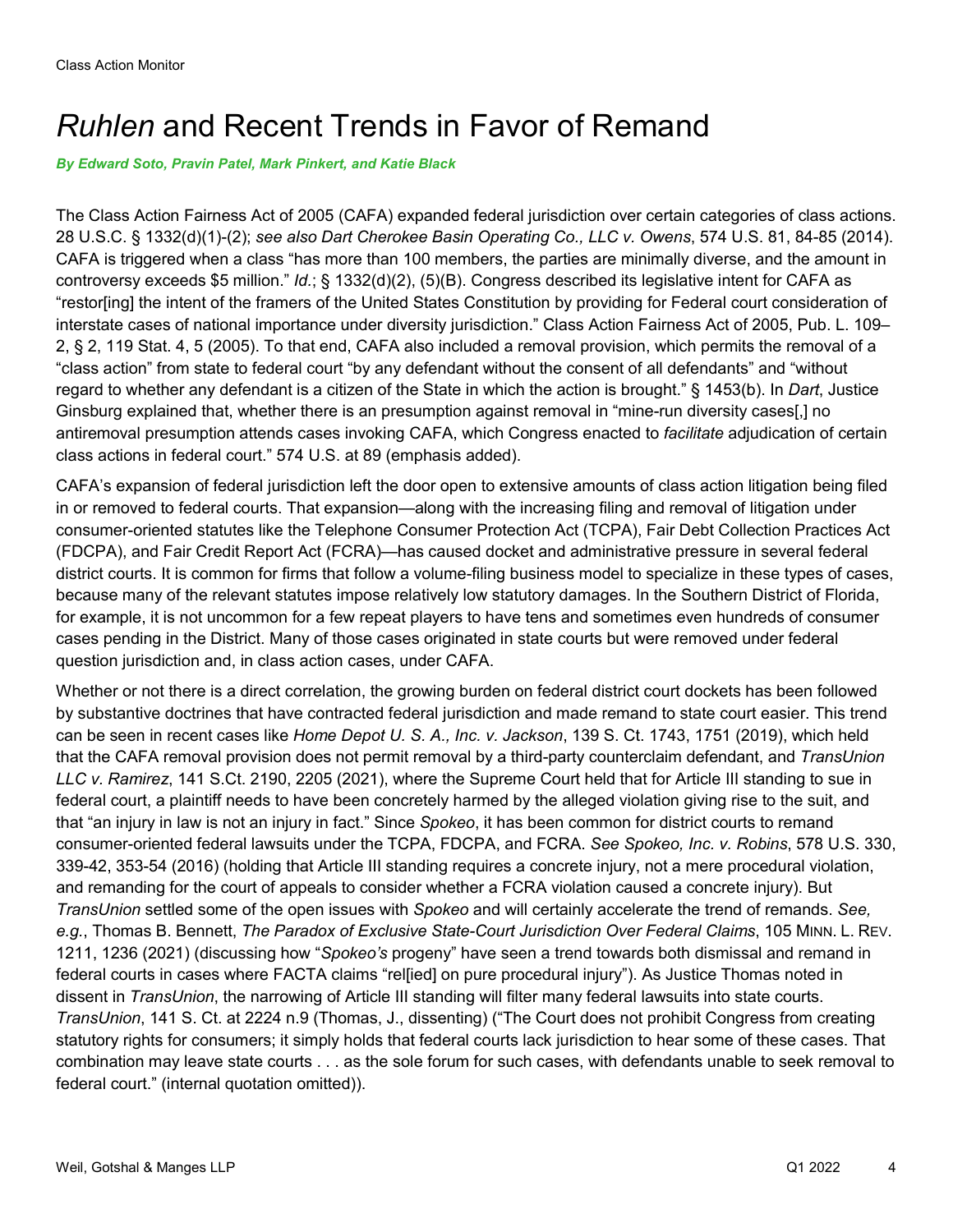The Eleventh Circuit recently continued this remand-friendly trend in *Ruhlen v. Holiday Haven Homeowners, Inc*., where the court held that it lacked subject-matter jurisdiction to review the district court's *sua sponte* remand of a case to state court. *See Ruhlen v. Holiday Haven Homeowners, Inc*., No. 21-90022 (11th Cir. 2022). In *Ruhlen*, mobile homeowners and their respective homeowner's association filed in Florida state court, claiming violations of the Americans with Disabilities Act (ADA) and the Florida Antitrust Act. *Id*. at 1. Defendants removed the suit to federal court under CAFA. *Id.* While in the district court, plaintiffs filed an amended complaint that dropped the federal ADA claims and, instead, substituted additional state law claims. *Id*. at 2. In finding that there was no longer federal-question jurisdiction, the district court concluded that the suit was no longer covered under CAFA, and subsequently remanded the suit back to state court. *Id*. at 2. But it did so *sua sponte*—without any request from the plaintiff. *Id.*

Generally, a court of appeals lacks jurisdiction to review an order remanding a removed case to state court based on the district court's determination that it lacks subject-matter jurisdiction. *See* 28 U.S.C. § 1447(d); *Hunter v. City of Montgomery*, 859 F.3d 1329, 1333 (11th Cir. 2017) (citing *Thermtron Prods., Inc. v. Hermansdorfer*, 423 U.S. 336, 345–46 (1976)). There is, however, a statutory exception to the general rule under CAFA that applies where the appeal is "from an order of a district court granting or denying *a motion* to remand a class action to the State court from which it was removed." 28 U.S.C. § 1453(c)(1) (emphasis added).

The question in *Ruhlen*, then, was whether the CAFA exception applied to *sua sponte* remands for lack of subjectmatter jurisdiction (given that they're not technically issued on a motion by the parties) or whether such an order is one that is deemed to have "den[ied] a motion to remand." In assessing this question, the Eleventh Circuit looked to dictionary and legal definitions of the term "motion" and concluded that it required party initiation. *Ruhlen*, at 4 ("Numerous sources corroborate our conclusion that, in ordinary legal parlance, a "motion" is a request or an application made by a party."). Because the district court acted *sua sponte* in remanding *Ruhlen* back to state court, the Eleventh Circuit found no statutory basis for appellate review.

Judge Rosenbaum dissented, arguing that the majority engaged in a "hypertechnical reading of CAFA" that was "refuted by the broader view of the common understanding of the statutory language [and] the clear intention of the statute as revealed by its context." *Id.* at 9. In response to the majority's conclusion that "party initiation" is necessary, the dissent argued that other Eleventh Circuit cases had defined a *sua sponte* action as being, effectively, a court's own "motion." *Id.* at 11 (citing *Velchez v. Carnival Corp.*, 331 F.3d 1207, 1210 (11th Cir. 2003)). The dissent pointed to cases in other circuits that "have all concluded that an order remanding a case removed based on CAFA jurisdiction does not become unreviewable simply because it was remanded sua sponte." *Id.* (citing, e.g., *Watkins v. Vital Pharms, Inc.*, 720 F.3d 1179, 1181 (9th Cir. 2013)). The dissent concluded by criticizing the majority opinion as cutting against the legislative intent of CAFA. *Id.*

Under *Ruhlen*, district courts now have another tool for remanding class actions, particularly those involving consumer statutes like the TCPA or FDCPA, which do not involve traditional pocketbook harms to the plaintiffs, but instead involve statutory damages attractive to plaintiffs' attorneys filing in high volume. As a matter of course, many district courts issue orders to show cause when the basis for federal jurisdiction is not apparent from the notice of removal or is otherwise questionable. It is possible, and perhaps likely, that district courts will instead *sua sponte*  remand CAFA-based removals if there is a close question about jurisdiction. The lack of reviewability may make *sua sponte* remand an attractive option for a district court with a busy docket.

Although at its inception CAFA intended to direct certain class actions to federal courts, cases like *TransUnion* and *Ruhlen* are perhaps a bellwether of a growing inclination to make remand easier, or even prevent the initial removal of, class action cases in state courts. From the defense perspective, to avoid close cases in which the district court may be include to rule *sua sponte*, it will be important to shore up notices of removal.